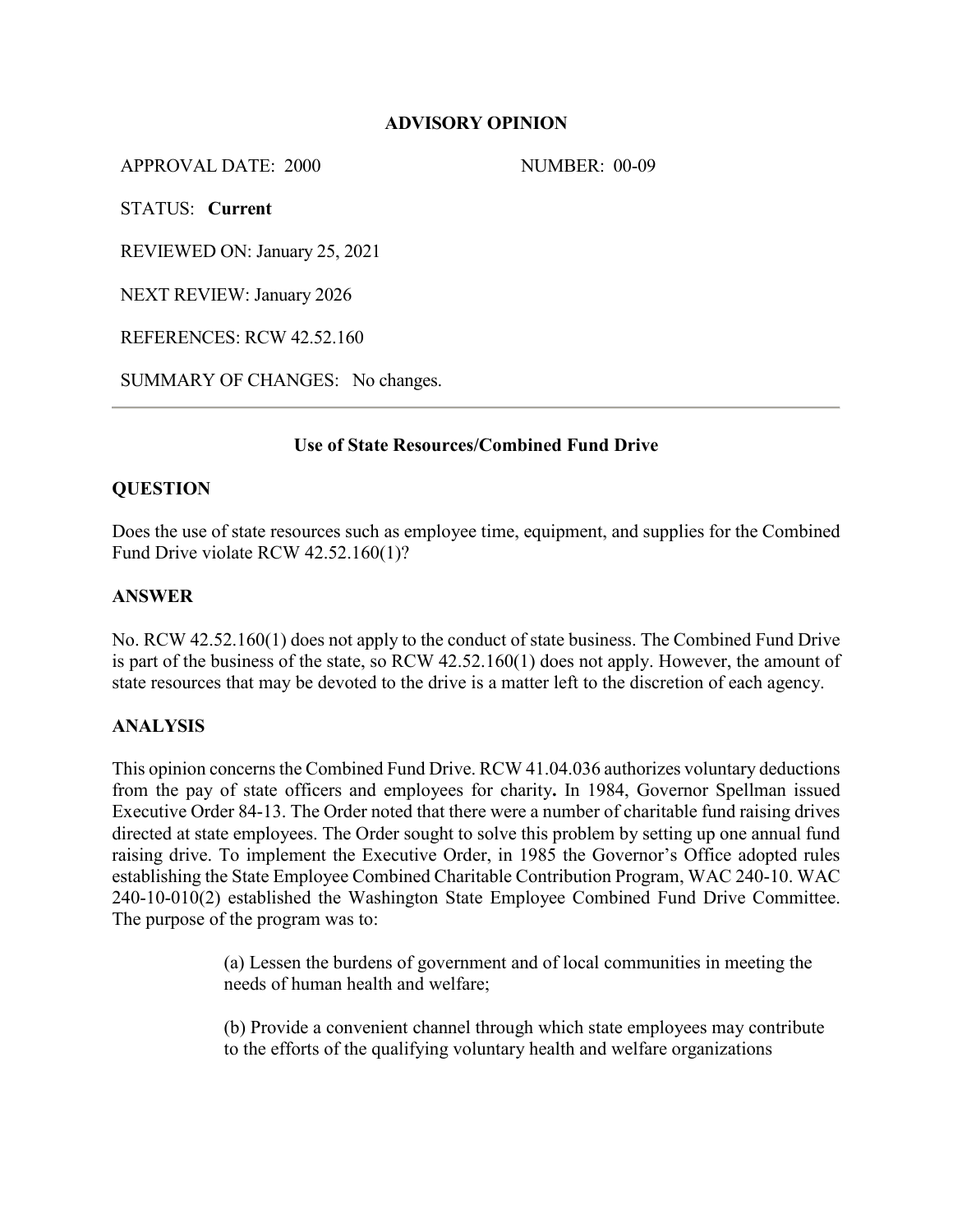providing services in the community or region where the employees live and work and overseas;

(c) Minimize both the disruption of the state work place and the costs to taxpayers that multiple charitable fund drives have caused; and

(d) Ensure that recipient agencies are fiscally responsible in the uses of the moneys so raised.

WAC 240-10-020(2).

The rules establish the composition of the committee. WAC 240-10-010(3). The department of personnel provides the administrative support for the operation of the committee. WAC 240-10- 010(11). At present, the committee has three full-time staff members. The rules set up criteria a charitable organization must meet before being allowed to participate in the combined fund drive. WAC 240-10-040 and 050. The Committee is responsible for determining eligibility. WAC 240- 10-055. At present, approximately 4,200 charities participate in the drive.

The fund drive operates through each state agency. The committee seeks to appoint a fund coordinator in each agency. In some large agencies multiple employees may share the coordinator's job. The committee also tries to have a coordinator in each local office. The amount of time an agency or local coordinator spends on the combined fund drive depends on agency management. Some are supportive and the coordinator may devote a lot of time to the drive. In other agencies very little is done.

The question is whether the use of agency personnel and resources for the Combined Fund Drive violates RCW 42.52.160, which provides, in part:

> (1) No state officer or state employee may employ or use any person, money, or property under the officer's or employee's official control or direction, or in his or her official custody, for the private benefit or gain of the officer, employee, or another.

(2) *This section does not prohibit the use of public resources to benefit others as part of a state officer's or state employee's official duties*.

(Emphasis added.)

The answer is no. The combined fund drive is conducted pursuant to RCW 41.04.036 and WAC 240-10. The purpose of the drive is not only to raise money for charity. It is also designed to reduce the disruption to government that formerly existed when there were a number of fund drives. RCW 42.52.160(2) provides that the limits on using state resources in RCW 42.52.160(1) do not apply when the use of resources is part of a state officer's or employee's official duties. The Combined